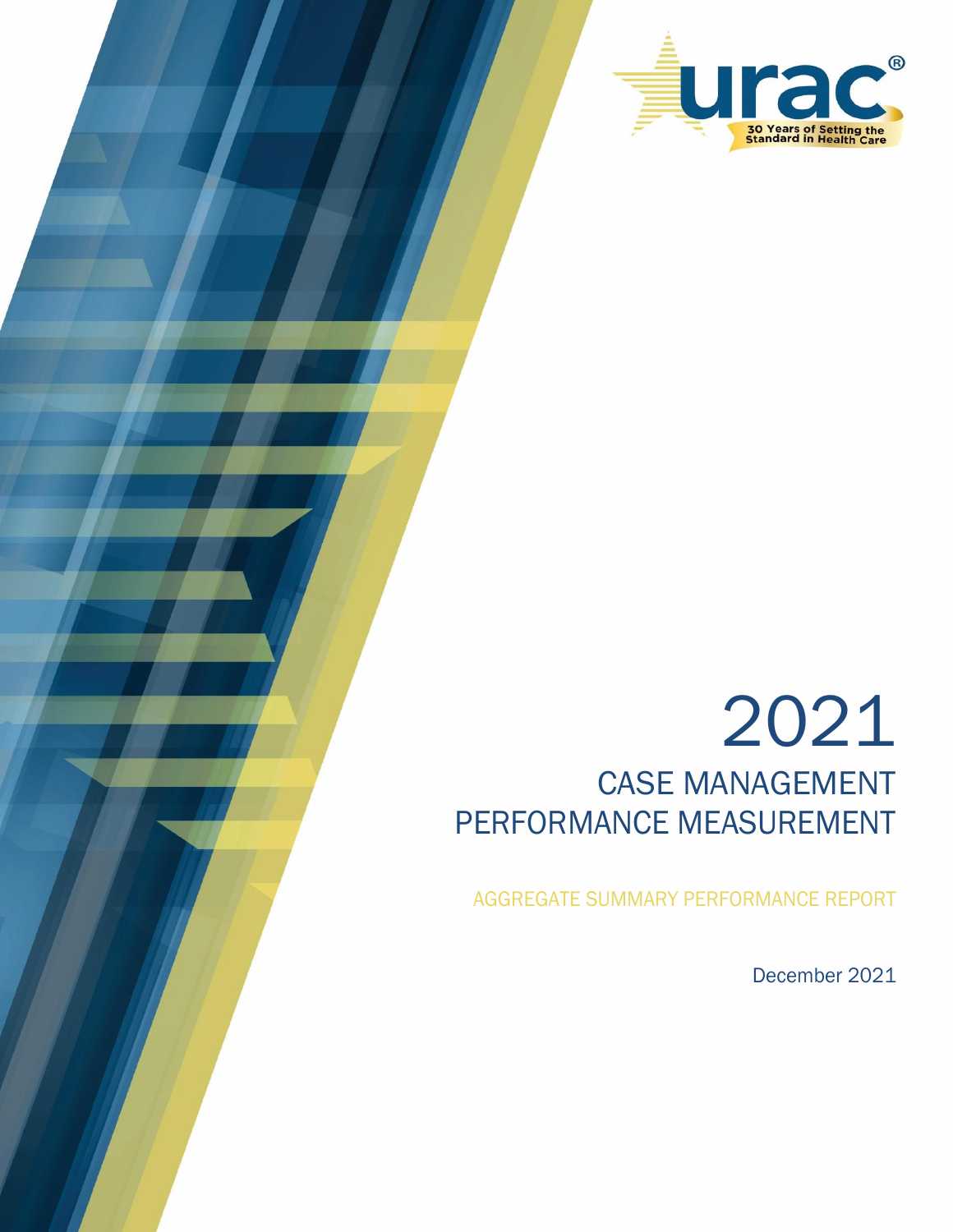

# **TABLE OF CONTENTS**

| PERCENTAGE OF PARTICIPANTS THAT WERE MEDICALLY RELEASED TO RETURN TO WORK: DISABILITY AND WORKERS' COMPENSATION |  |
|-----------------------------------------------------------------------------------------------------------------|--|
|                                                                                                                 |  |
|                                                                                                                 |  |
|                                                                                                                 |  |
|                                                                                                                 |  |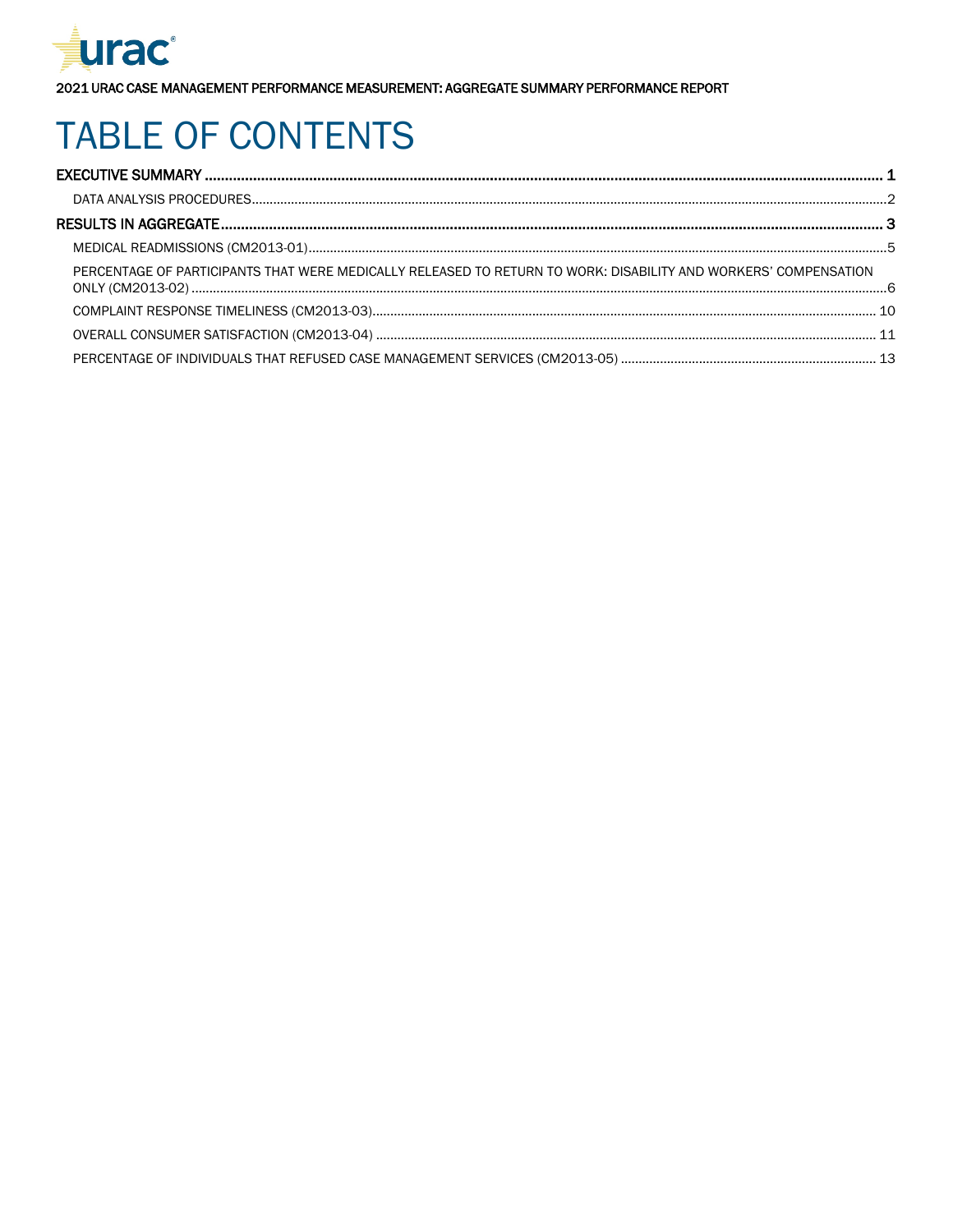

# <span id="page-2-0"></span>EXECUTIVE SUMMARY

**57** Reporting **Organizations**  **410,404**

Unique Cases Represented

- Organizations addressed 98.45% of complaints of within their specified timeframe
- 22.73% of organizations with rates in the 90<sup>th</sup> percentile for overall consumer satisfaction
- Positive association in time to return to work when early referral to case management occurred

#### .<br>• **Consumer Satisfaction**

**Medical Readmissions**

Of patients readmitted

**6.66%**

within 30 days

**96.33%** Satisfaction with Case Management Program

**Complaint Response** 

**Refusal of Case Management Services**

**Timeliness**

**10.83%** Of individuals refused *Medical* CM Services

# **2.62 days**

To respond to a complaint Presented in this report are the 2020 measurement year (2021 reporting year) results based on URAC's Case Management (CM) Accreditation program performance measures.

URAC includes performance measures in multiple accreditation programs to align and harmonize with national priorities for healthcare quality and delivery improvement. Our priority of consumer protection and empowerment drives our measurement efforts on outcome measures, composite measures, and flexible measures collection. With the emphasis of the ACA on affordable, quality health care and access, it is imperative that performance measurement programs are in place to ensure that savings from cost cutting efforts in health care are not at the expense of the quality of care delivered to patients. The information provided by measures of performance can help stakeholders monitor the quality and accessibility of care across the nation.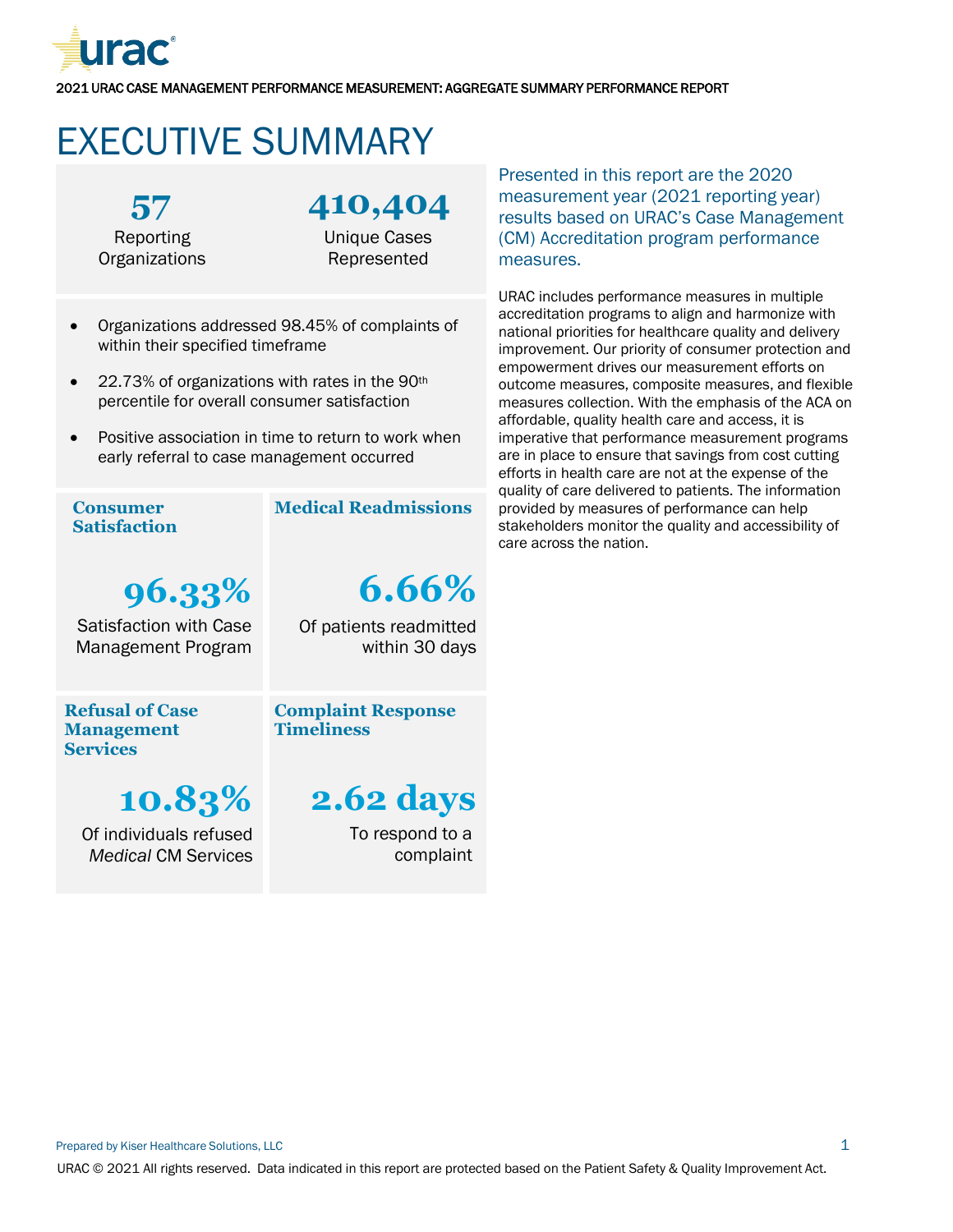

Organizations are required to report data for five mandatory measures and have the option to report data for one exploratory measure.

Below is the list of measures for 2021 reporting:

## MANDATORY MEASURES

- 1. Medical Readmissions (CM2013-01)
- 2. Percentage of Participants That Were Medically Released to Return to Work: Disability and Workers' Compensation Only (CM2013-02)
- 3. Complaint Response Timeliness (CM2013-03)
- 4. Overall Consumer Satisfaction (CM2013-04)
- 5. Percentage of Individuals That Refused Case Management Services (CM2013-05)

### EXPLORATORY MEASURES

1. Patient Activation Measure (DM2012-10) \*

\* No organization submitted data for this exploratory measure

# <span id="page-3-0"></span>DATA ANALYSIS PROCEDURES

Kiser Healthcare Solutions, LLC executed standard procedures for data cleaning and validation prior to finalizing the results presented in this report. All organizations' measure submissions were reviewed for measure component quality. For example, numerators and denominators were checked against rates to ensure accuracy. Also, minimum, mean, median, and maximum rates were benchmarked nationally and regionally to ensure accuracy and to identify potential issues at an individual submission level.

### Basic guidelines for identifying valid submissions:

- Measure denominator is greater than zero
- Organization has indeed stated it is submitting the measure

#### Basic guidelines for aggregate rates:

- Measure denominator is greater than or equal to 30
- Organization has indeed stated it is submitting the measure
- Minimum of 5 reporting organizations required for analysis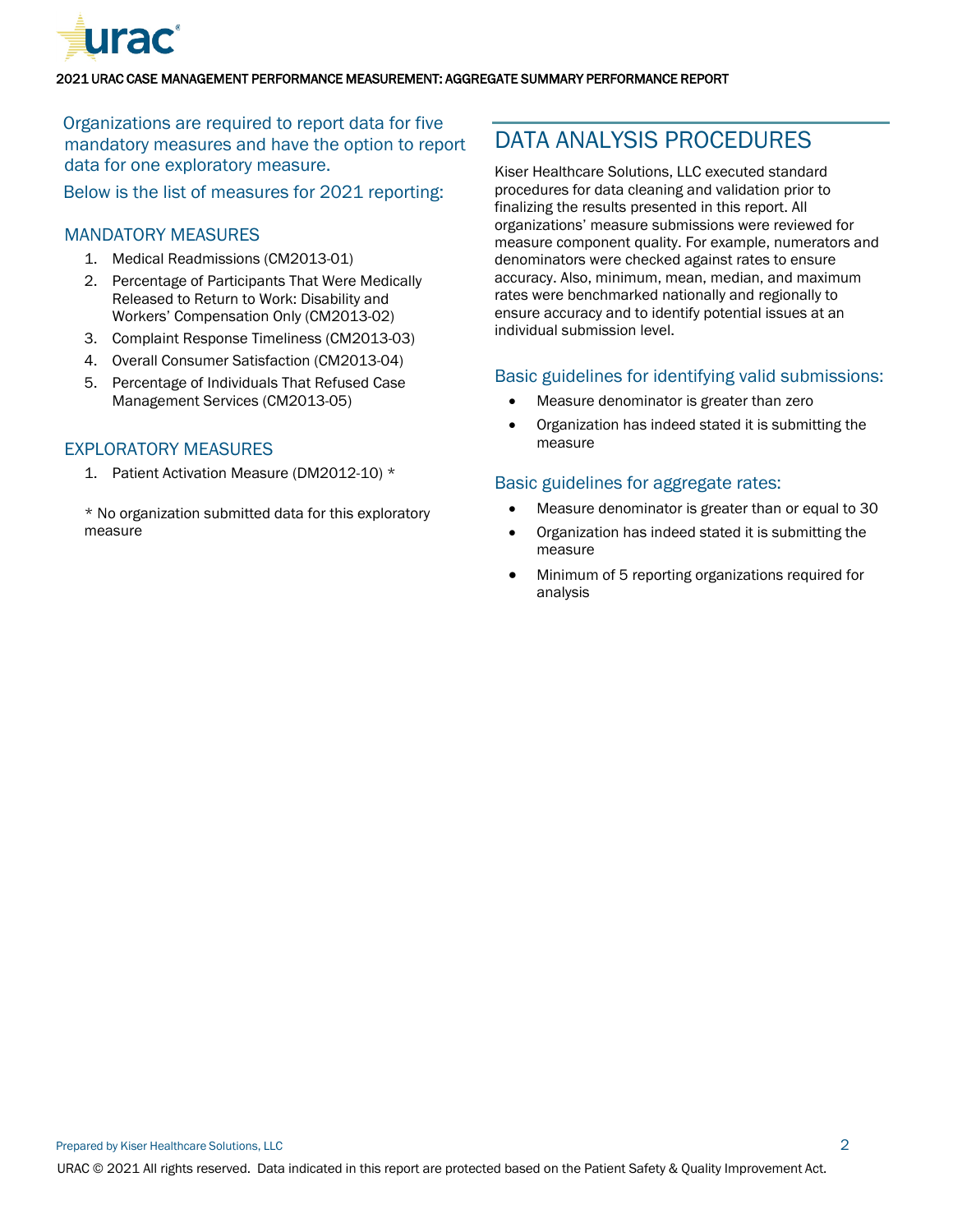

# <span id="page-4-0"></span>RESULTS IN AGGREGATE

A total of 57 URAC-accredited Case Management organizations reported 2020 measurement year data for the 2021 reporting year. The number of unique cases represented by responding organizations was 410,404 with organizational case volume ranging from 20 to 204,351. More than half (n=34) of organizations reported managing less than 1,500 unique cases, with most organizations reporting between 0-1,500 unique cases (Figure 1). The Midwest represented the largest number of organizations 70.18% (n=40), and 33.33% (n=19) of organizations served populations in all four regions. The other three regions were distributed relatively evenly ranging from 47.37% to 50.88% (Figure 2).

#### Figure 1. Reported Unique Case Volume

# of cases managed per organization (n=57)



#### 3B3Figure 2. Regional Areas Served

% of reporting organizations by region (n=57)



Note: Multiple responses accepted.

# Case Management Types

More than eight types of case management were represented (reporting organizations could offer more than one type of case management). The most represented type was General Medical case management (54.39%, n=31), while Disability case management represented the least (1.75%, n=1) (Figure 3).

Responses indicated as "Other" include, but are not limited to Catastrophic, Dialysis, Maternity, Oncology, and Transplant.

### Figure 3. Types of Case Management Represented



Note: Multiple responses accepted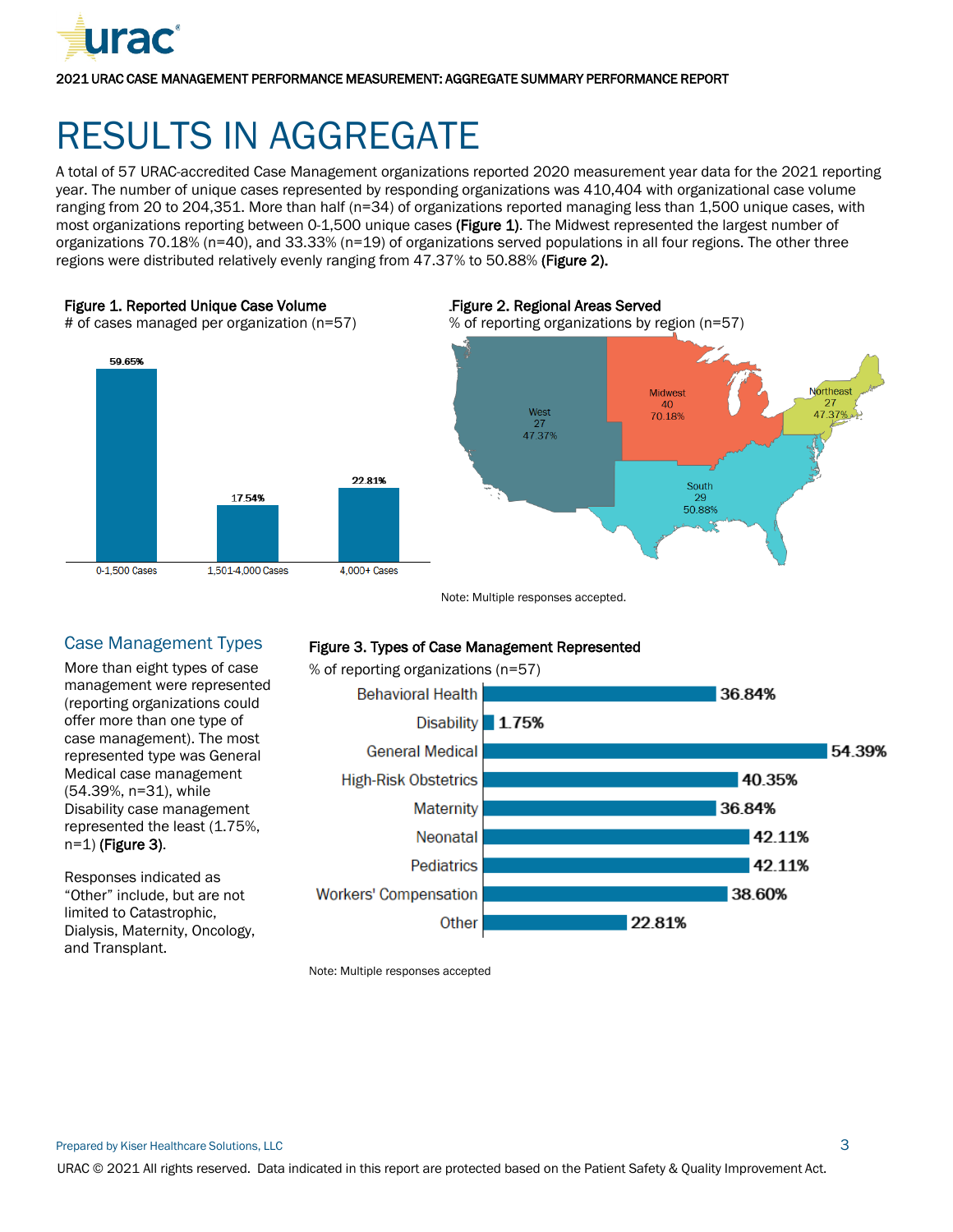

# Tracking Hospital Readmissions

Less than half of reporting case management organizations (43.86%, n=25) track the number of patients with a hospital readmission after discharge from an acute care facility. Of those organizations that track readmissions, 92.00% (n=23) become aware of hospital readmissions within 30 days of discharge (Figure 4) and 64.00% (n=16) indicated that they verify the readmissions are correctly coded (Figure 5). Of the 32 case management organizations not presently tracking hospital readmissions, most (93.75%, n=30) have no plans to measure readmissions in the future.

#### Figure 4. Time to Become Aware of Readmission

% of reporting organizations tracking hospital readmissions  $(n=25)$ 



#### Figure 5. Verify Readmissions Coded Correctly

% of reporting organizations tracking hospital readmissions  $(n=25)$ 



#### Figure 6. Method for Tracking Readmission

% of reporting organizations tracking hospital readmissions (n=25)



Note: Multiple responses accepted

For 2021 reporting, hospital readmissions could be tracked using seven possible methods, and organizations could report the use of more than one method.

Most organizations reported tracking readmissions through a utilization management process, followed by using claims data, authorization data, or via notification from the healthcare provider, member, and/or family

(Figure 6).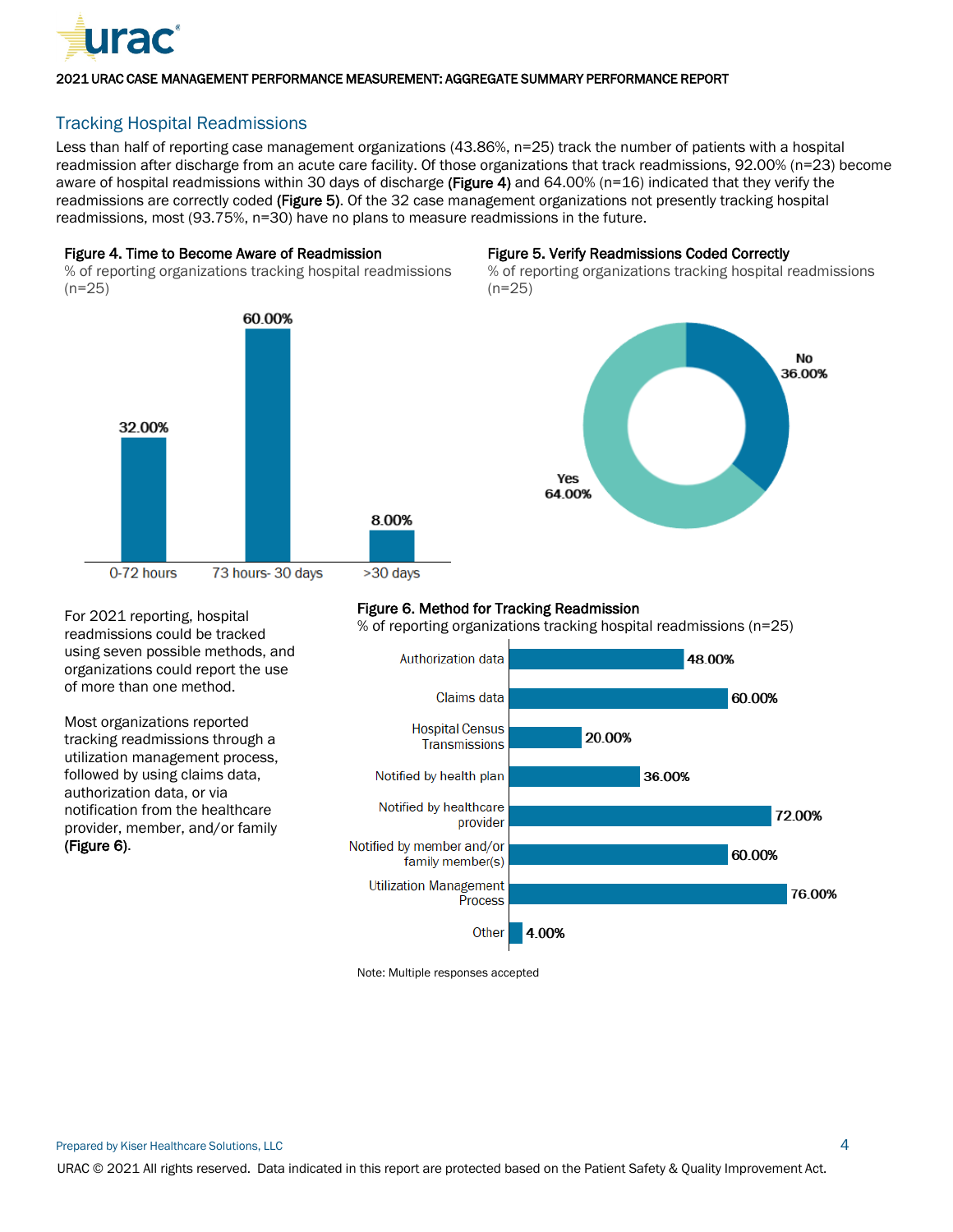

# <span id="page-6-0"></span>MEDICAL READMISSIONS (CM2013-01)

# Measure Description

This measure assesses the percentage of the eligible population that participated in onsite general medical case management services that had an unscheduled readmission to an acute care hospital within 30 days *(mandatory)* and within 72 hours *(exploratory)* of discharge. This measure excludes Disability, and Workers Compensation populations. A lower rate represents better performance.

## Summary of Findings

Seven organizations submitted valid data for this measure. Of those seven organizations, six organizations reported data for the readmission within the exploratory 72 hours measure part.



#### Figure 7. Medical Readmissions within 30 Days & 72 Hours

Medical Readmissions - 72 Hours

Note: 72 Hour measure part is exploratory

| <b>MFASLIRE</b>                                  | <b>TOTAL NUMERATOR</b> | <b>TOTAL DENOMINATOR</b> | <b>AGGRFGATESLIMMARYRATE</b> | <b>MEAN</b> | <b>SUBMISSIONS</b> |
|--------------------------------------------------|------------------------|--------------------------|------------------------------|-------------|--------------------|
| Medical Readmissions -<br>30 Days                | 1.447                  | 21.731                   | 6.66%                        | 17.50%      |                    |
| Medical Readmissions<br>- 72 Hours (exploratory) | 395                    | 20.128                   | 1.96%                        | 7.44%       | h                  |

| <b>MFASLIRE</b>                                         | MIN    | 10TH   | 25TH   | 50TH  | 75TH  | 90TH  | <b>MAX</b> |
|---------------------------------------------------------|--------|--------|--------|-------|-------|-------|------------|
| Medical Readmissions -<br>30 Days                       | 51.68% | 34.84% | 22.01% | 9.42% | 6.79% | 4.95% | 3.81%      |
| <b>Medical Readmissions</b><br>- 72 Hours (exploratory) | 38,00% | 20.43% | 2.67%  | 1.59% | 0.75% | 0.32% | 0%         |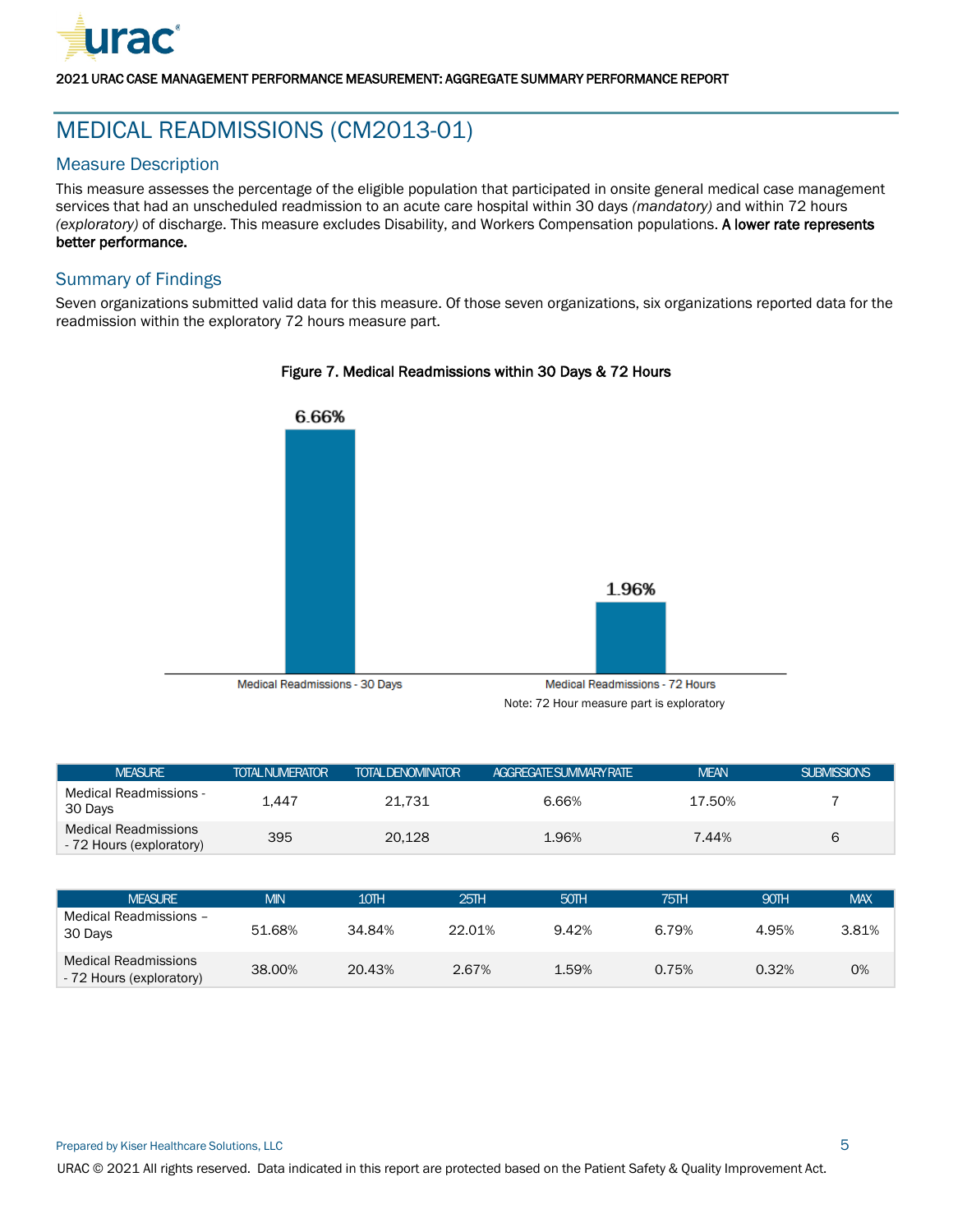

# <span id="page-7-0"></span>PERCENTAGE OF PARTICIPANTS THAT WERE MEDICALLY RELEASED TO RETURN TO WORK: DISABILITY AND WORKERS' COMPENSATION ONLY (CM2013-02)

## Measure Description

This *mandatory* measure assesses the percentage of disability or workers' compensation case management cases that were managed for return to work (RTW) and whose participants were medically released to RTW in a specified time frame during the measurement period. This measure has two parts: Part A is for participants who received Telephonic Case Management. Part B is for participants who received Field Case Management.

## Summary of Findings

This measure is specified for Disability and Workers Compensation service categories. Because no organizations managed a Disability program, analysis was performed for Workers Compensation only. A total of 12 organizations reported on Part A and 9 organizations reported on Part B. Overall, the rates for Telephonic Case Management (Part A) outperform Field Case Management (Part B). Because of sample sizes less than 30 in certain cases, not every organization has a reportable denominator in each time from onset of lost time to referral to case management category; therefore, submission counts may be variable within Figures 8 and 9.

## Part A: Telephonic Case Management

Based on the data reported, there is a positive association in return to work days where referrals occur sooner. Longer return to work days are seen when cases are not referred within 30 days. For Telephonic Case Management, the shorter the time of referral to case management infers the sooner the individual can return to work. Tests of statistical significant differences were not conducted given small sample sizes.



### Figure 8. Telephonic Case Management for Return to Work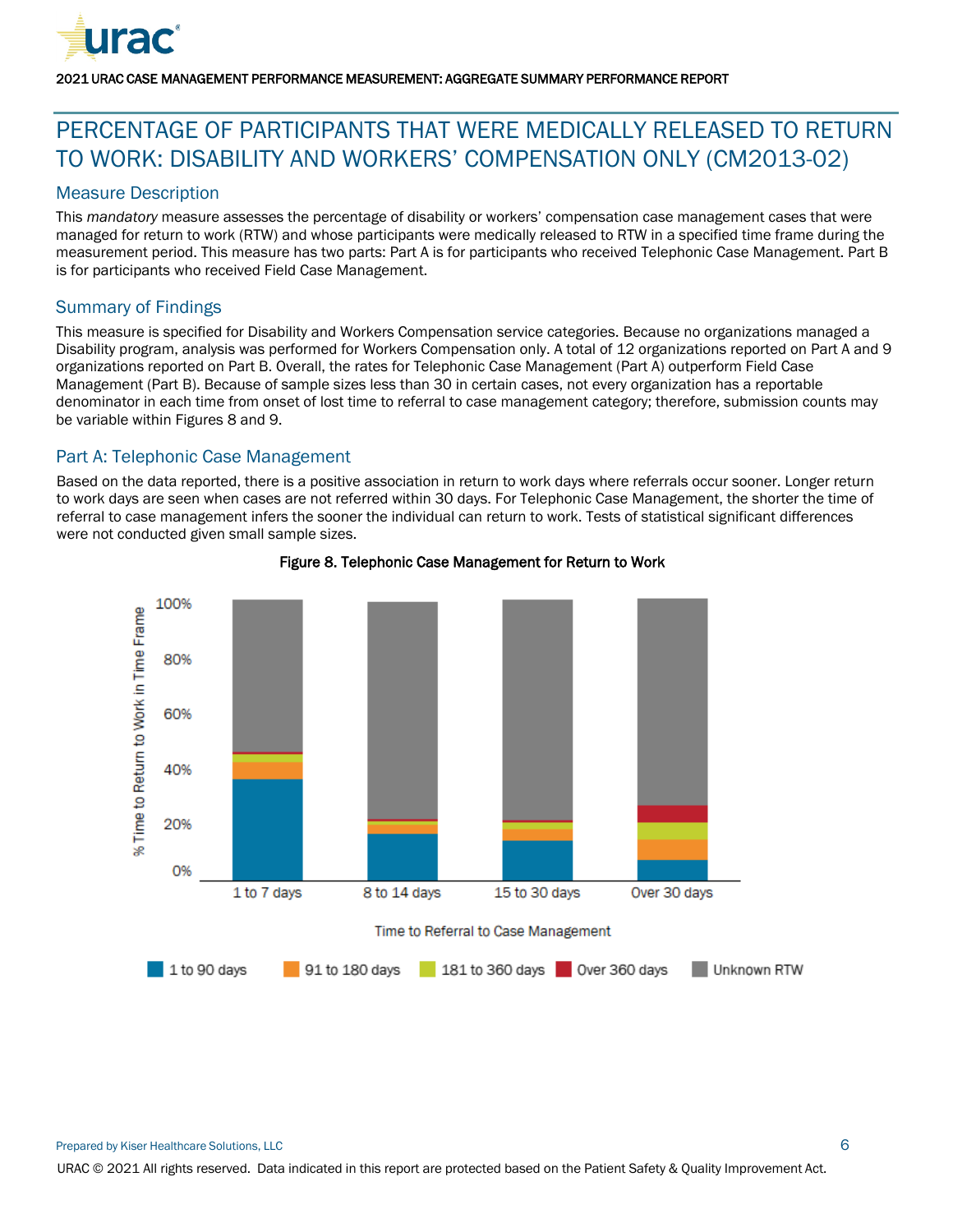

| TIME FROM ONSET<br>OF LOST TIME TO<br><b>REFERRAL TO CASE</b><br><b>MANAGEMENT</b> | TIME BETWEEN ONSET<br>OF LOST TIME TO<br><b>MEDICAL RELEASE</b> | <b>TOTAL</b><br><b>NUMERATOR</b> | <b>TOTAL</b><br><b>DENOMINATOR</b> | <b>AGGREGATE</b><br><b>SUMMARY RATE</b> | <b>SUBMISSIONS</b> |
|------------------------------------------------------------------------------------|-----------------------------------------------------------------|----------------------------------|------------------------------------|-----------------------------------------|--------------------|
|                                                                                    | 1 to 90 days                                                    | 4,818                            | 13,090                             | 36.81%                                  | 12                 |
|                                                                                    | 91 to 180 days                                                  | 799                              | 13,090                             | 6.10%                                   | 12                 |
| 1 to 7 days                                                                        | 181 to 360 days                                                 | 347                              | 13.090                             | 2.65%                                   | 12                 |
|                                                                                    | Over 360 days                                                   | 126                              | 13,090                             | 0.96%                                   | 12                 |
|                                                                                    | Unknown RTW                                                     | 7,000                            | 13,090                             | 55.01%                                  | 11                 |
|                                                                                    | 1 to 90 days                                                    | 1,804                            | 10,718                             | 16.83%                                  | 11                 |
|                                                                                    | 91 to 180 days                                                  | 348                              | 10,718                             | 3.25%                                   | 11                 |
| 8 to 14 days                                                                       | 181 to 360 days                                                 | 144                              | 10,718                             | 1.34%                                   | 11                 |
|                                                                                    | Over 360 days                                                   | 74                               | 10,718                             | 0.69%                                   | 11                 |
|                                                                                    | Unknown RTW                                                     | 8,348                            | 10,718                             | 78.84%                                  | 10                 |
|                                                                                    | 1 to 90 days                                                    | 1,531                            | 10.573                             | 14.48%                                  | 11                 |
|                                                                                    | 91 to 180 days                                                  | 444                              | 10,573                             | 4.20%                                   | 11                 |
| 15 to 30 days                                                                      | 181 to 360 days                                                 | 228                              | 10,573                             | 2.16%                                   | 11                 |
|                                                                                    | Over 360 days                                                   | 92                               | 10,573                             | 0.87%                                   | 11                 |
|                                                                                    | Unknown RTW                                                     | 8,278                            | 10,573                             | 79.80%                                  | 10                 |
|                                                                                    | 1 to 90 days                                                    | 800                              | 10,638                             | 7.52%                                   | 11                 |
|                                                                                    | 91 to 180 days                                                  | 757                              | 10,638                             | 7.12%                                   | 11                 |
| Over 30 days                                                                       | 181 to 360 days                                                 | 694                              | 10,638                             | 6.52%                                   | 11                 |
|                                                                                    | Over 360 days                                                   | 632                              | 10,638                             | 5.94%                                   | 11                 |
|                                                                                    | Unknown RTW                                                     | 7,755                            | 10,638                             | 74.82%                                  | 10                 |

| <b>TIME FROM ONSET</b><br>OF LOST TIME TO<br><b>REFERRAL TO CASE</b><br><b>MANAGEMENT</b> | <b>TIME BETWEEN</b><br><b>ONSET OF LOST</b><br><b>TIME TO MEDICAL</b><br><b>RELEASE</b> | <b>MIN</b> | <b>10TH</b> | <b>25TH</b> | 50TH   | <b>75TH</b> | <b>90TH</b> | <b>MAX</b> |
|-------------------------------------------------------------------------------------------|-----------------------------------------------------------------------------------------|------------|-------------|-------------|--------|-------------|-------------|------------|
|                                                                                           | 1 to 90 days                                                                            | 16.61%     | 33.44%      | 44.13%      | 60.43% | 67.87%      | 86.55%      | 88.79%     |
|                                                                                           | 91 to 180 days                                                                          | 3.18%      | 5.39%       | 8.44%       | 10.05% | 16.19%      | 17.71%      | 19.69%     |
| 1 to 7 days                                                                               | 181 to 360 days                                                                         | 1.18%      | 1.77%       | 3.08%       | 4.90%  | 8.03%       | 9.91%       | 12.88%     |
|                                                                                           | Over 360 days                                                                           | 0.00%      | 0.03%       | 0.41%       | 1.61%  | 2.90%       | 4.33%       | 4.72%      |
|                                                                                           | Unknown RTW                                                                             | 0.00%      | 0.00%       | 3.63%       | 30.61% | 37.55%      | 54.39%      | 78.12%     |
|                                                                                           | 1 to 90 days                                                                            | 0.00%      | 6.59%       | 9.98%       | 31.58% | 68.00%      | 83.87%      | 92.23%     |
|                                                                                           | 91 to 180 days                                                                          | 0.55%      | 1.02%       | 2.59%       | 5.26%  | 10.04%      | 18.37%      | 23.85%     |
| 8 to 14 days                                                                              | 181 to 360 days                                                                         | 0.00%      | 0.00%       | 1.05%       | 1.52%  | 4.25%       | 8.16%       | 10.77%     |
|                                                                                           | Over 360 days                                                                           | 0.00%      | $0.00\%$    | 0.00%       | 0.40%  | 3.46%       | 6.45%       | 10.20%     |
|                                                                                           | Unknown RTW                                                                             | 0.00%      | 0.00%       | 2.56%       | 69.01% | 86.92%      | 91.49%      | 98.98%     |
|                                                                                           | 1 to 90 days                                                                            | 6.04%      | 6.12%       | 6.62%       | 12.82% | 61.34%      | 81.51%      | 90.24%     |
|                                                                                           | 91 to 180 days                                                                          | 0.00%      | 1.07%       | 1.92%       | 4.04%  | 12.65%      | 21.61%      | 21.74%     |
| 15 to 30 days                                                                             | 181 to 360 days                                                                         | 0.00%      | 0.00%       | 0.45%       | 2.20%  | 6.03%       | 11.56%      | 17.39%     |
|                                                                                           | Over 360 days                                                                           | 0.00%      | 0.00%       | $0.00\%$    | 0.59%  | 3.32%       | 5.04%       | 8.70%      |
|                                                                                           | Unknown RTW                                                                             | 0.00%      | $0.00\%$    | 2.72%       | 83.59% | 90.02%      | 90.96%      | 93.88%     |
|                                                                                           | 1 to 90 days                                                                            | 2.46%      | 2.56%       | 3.71%       | 17.50% | 30.42%      | 68.37%      | 73.03%     |
|                                                                                           | 91 to 180 days                                                                          | 0.69%      | 0.88%       | 2.93%       | 7.24%  | 17.47%      | 24.91%      | 30.00%     |
| Over 30 days                                                                              | 181 to 360 days                                                                         | 0.00%      | 0.00%       | 0.37%       | 5.10%  | 10.29%      | 25.00%      | 26.37%     |
|                                                                                           | Over 360 days                                                                           | 0.00%      | 0.00%       | 0.00%       | 2.04%  | 14.71%      | 27.50%      | 36.89%     |
|                                                                                           | Unknown RTW                                                                             | 0.00%      | $0.00\%$    | 3.83%       | 75.94% | 91.91%      | 94.99%      | 96.05%     |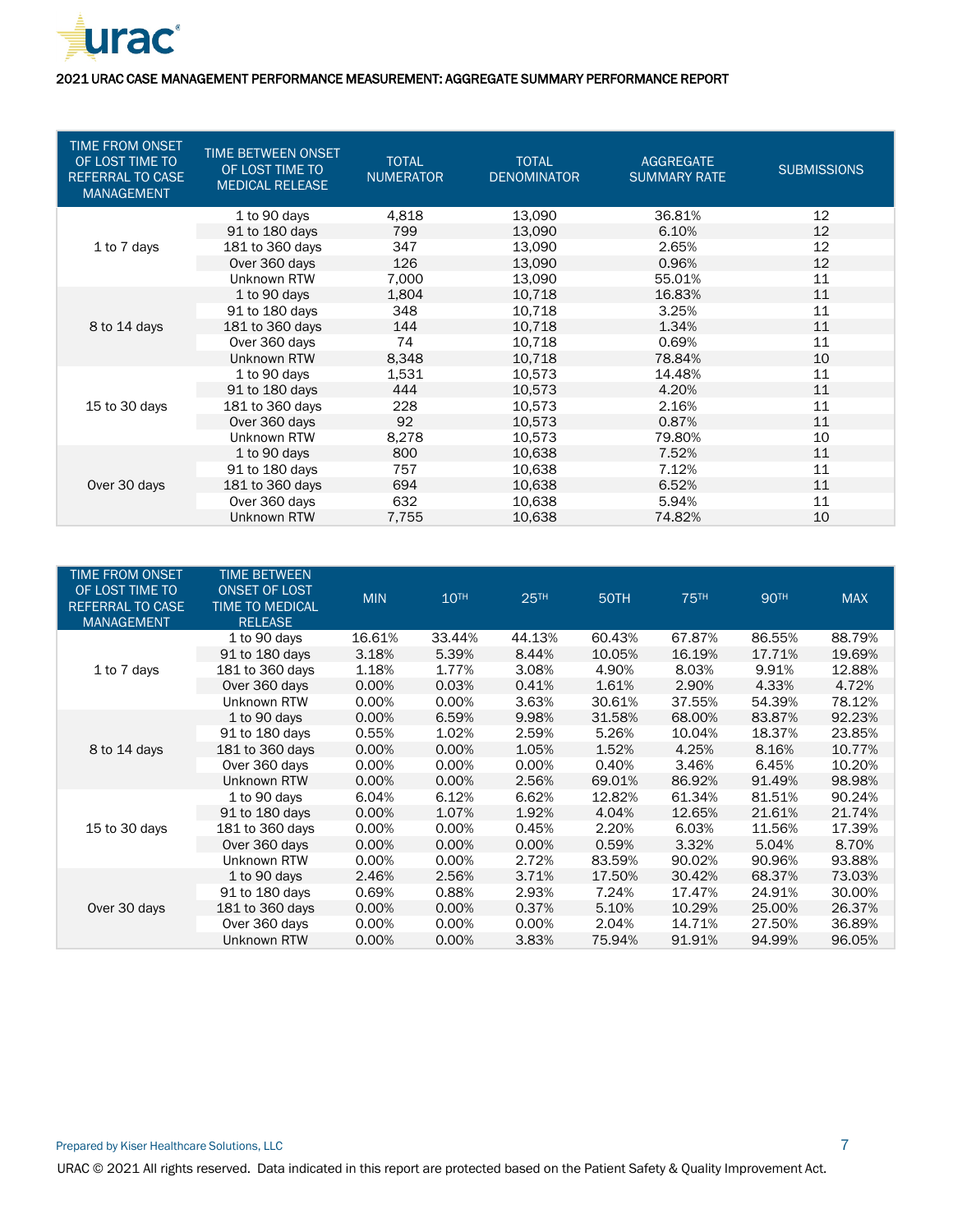

# Part B: Field Case Management

Based on the data reported, there is a positive association in return to work days where referrals occur sooner. Longer return to work days are seen when cases are not referred within 30 days. For Field Case Management, there is slightly better performance for return to work within 90 days when the referral occurs after 30 days. Tests of statistical significant differences were not conducted given small sample sizes.



Figure 9. Field Case Management for Return to Work

|  |  |  |  | Time to Referral to Case Management |
|--|--|--|--|-------------------------------------|
|--|--|--|--|-------------------------------------|

| $1$ to 90 days | 91 to 180 days 181 to 360 days 0ver 360 days |  | Unknown RTW |
|----------------|----------------------------------------------|--|-------------|
|----------------|----------------------------------------------|--|-------------|

| TIME FROM ONSET<br>OF LOST TIME TO<br><b>REFERRAL TO CASE</b><br><b>MANAGEMENT</b> | <b>TIME BETWEEN ONSET</b><br>OF LOST TIME TO<br><b>MEDICAL RELEASE</b> | <b>TOTAL NUMERATOR</b> | <b>TOTAL</b><br><b>DENOMINATOR</b> | <b>AGGREGATE</b><br><b>SUMMARY RATE</b> | <b>SUBMISSIONS</b> |
|------------------------------------------------------------------------------------|------------------------------------------------------------------------|------------------------|------------------------------------|-----------------------------------------|--------------------|
|                                                                                    | 1 to 90 days                                                           | 2,184                  | 5,874                              | 37.18%                                  | 9                  |
|                                                                                    | 91 to 180 days                                                         | 647                    | 5,874                              | 11.01%                                  | 9                  |
| 1 to 7 days                                                                        | 181 to 360 days                                                        | 410                    | 5,874                              | 7.12%                                   | 8                  |
|                                                                                    | Over 360 days                                                          | 224                    | 5,874                              | 3.89%                                   | 8                  |
|                                                                                    | Unknown RTW                                                            | 2,409                  | 5,874                              | 41.53%                                  | 8                  |
|                                                                                    | 1 to 90 days                                                           | 506                    | 3,664                              | 13.81%                                  | 8                  |
|                                                                                    | 91 to 180 days                                                         | 169                    | 3,664                              | 4.61%                                   | 8                  |
| 8 to 14 days                                                                       | 181 to 360 days                                                        | 111                    | 3,664                              | 3.03%                                   | 8                  |
|                                                                                    | Over 360 days                                                          | 32                     | 3,664                              | 0.87%                                   | 8                  |
|                                                                                    | Unknown RTW                                                            | 2.846                  | 3,664                              | 77.67%                                  | 8                  |
|                                                                                    | 1 to 90 days                                                           | 546                    | 3,789                              | 14.41%                                  | 8                  |
|                                                                                    | 91 to 180 days                                                         | 219                    | 3.789                              | 5.78%                                   | 8                  |
| 15 to 30 days                                                                      | 181 to 360 days                                                        | 137                    | 3.789                              | 3.62%                                   | 8                  |
|                                                                                    | Over 360 days                                                          | 65                     | 3,789                              | 1.72%                                   | 8                  |
|                                                                                    | Unknown RTW                                                            | 2,822                  | 3,789                              | 77.34%                                  |                    |
|                                                                                    | 1 to 90 days                                                           | 630                    | 5,239                              | 12.03%                                  | 9                  |
|                                                                                    | 91 to 180 days                                                         | 815                    | 5,239                              | 15.56%                                  | 9                  |
| Over 30 days                                                                       | 181 to 360 days                                                        | 875                    | 5,239                              | 16.93%                                  | 8                  |
|                                                                                    | Over 360 days                                                          | 937                    | 5.239                              | 19.13%                                  |                    |
|                                                                                    | Unknown RTW                                                            | 1,982                  | 5,239                              | 39.90%                                  | 8                  |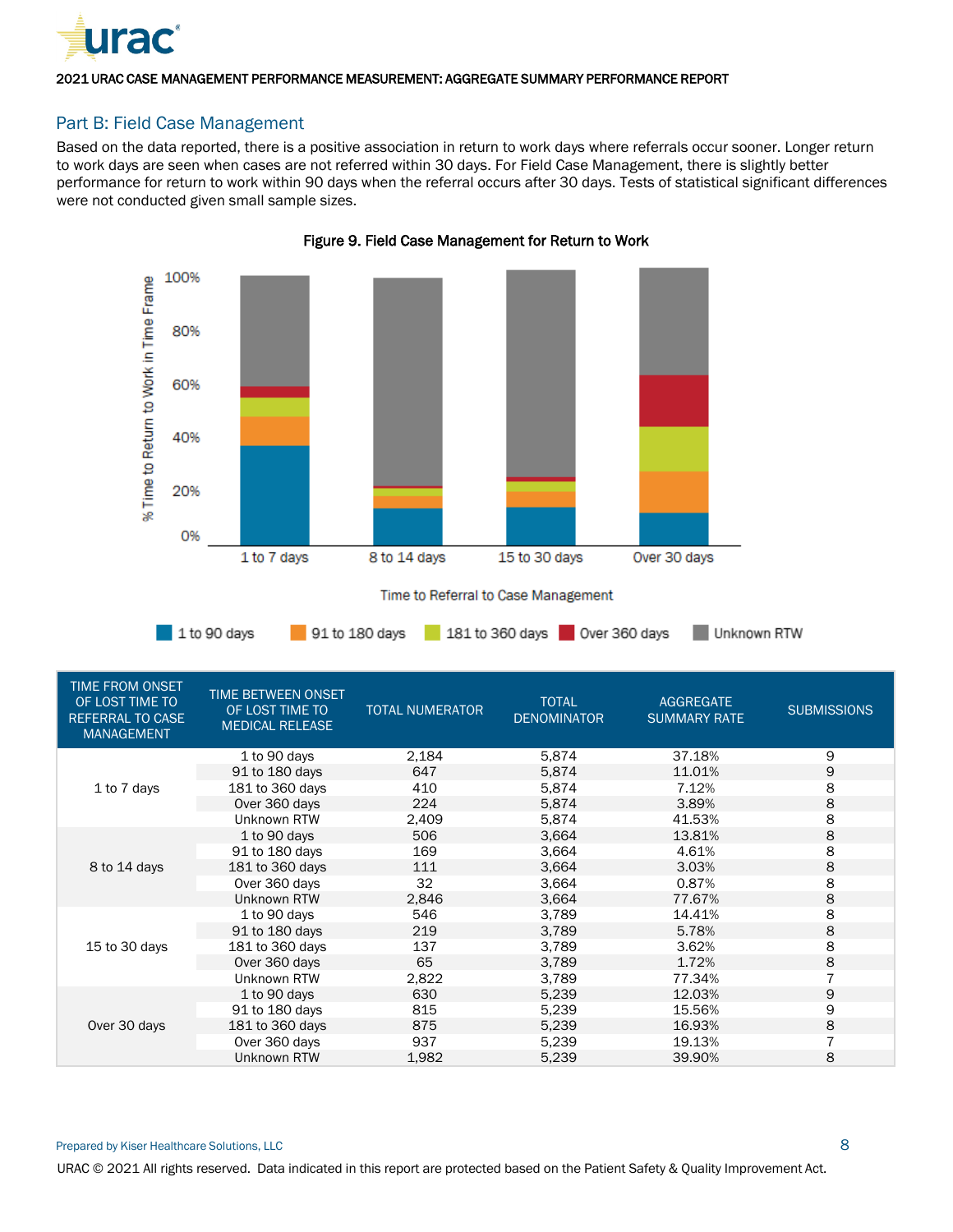

| <b>TIME FROM ONSET</b><br>OF LOST TIME TO<br><b>REFERRAL TO CASE</b><br><b>MANAGEMENT</b> | <b>TIME BETWEEN</b><br><b>ONSET OF LOST</b><br><b>TIME TO MEDICAL</b><br><b>RELEASE</b> | <b>MIN</b> | 10 <sup>TH</sup> | <b>25TH</b> | 50TH   | <b>75TH</b> | <b>90TH</b> | <b>MAX</b> |
|-------------------------------------------------------------------------------------------|-----------------------------------------------------------------------------------------|------------|------------------|-------------|--------|-------------|-------------|------------|
|                                                                                           | 1 to 90 days                                                                            | 9.09%      | 9.11%            | 9.32%       | 48.58% | 62.07%      | 75.67%      | 82.46%     |
|                                                                                           | 91 to 180 days                                                                          | 1.82%      | 1.86%            | 3.68%       | 8.77%  | 15.43%      | 18.09%      | 19.22%     |
| 1 to 7 days                                                                               | 181 to 360 days                                                                         | 0.00%      | 0.32%            | 1.77%       | 4.04%  | 7.80%       | 11.07%      | 12.09%     |
|                                                                                           | Over 360 days                                                                           | 0.00%      | 0.00%            | 0.11%       | 1.49%  | 3.00%       | 10.55%      | 20.21%     |
|                                                                                           | Unknown RTW                                                                             | 0.00%      | 0.15%            | 6.63%       | 53.19% | 81.12%      | 87.35%      | 89.09%     |
|                                                                                           | 1 to 90 days                                                                            | 1.82%      | 2.80%            | 3.23%       | 9.94%  | 56.89%      | 62.94%      | 67.21%     |
|                                                                                           | 91 to 180 days                                                                          | 0.85%      | 1.43%            | 1.78%       | 2.10%  | 14.93%      | 21.56%      | 24.33%     |
| 8 to 14 days                                                                              | 181 to 360 days                                                                         | 0.00%      | 0.24%            | 0.39%       | 1.19%  | 10.01%      | 16.36%      | 18.52%     |
|                                                                                           | Over 360 days                                                                           | 0.00%      | $0.00\%$         | 0.00%       | 0.08%  | 1.53%       | 6.56%       | 11.48%     |
|                                                                                           | Unknown RTW                                                                             | 0.00%      | 0.00%            | 0.22%       | 86.59% | 94.65%      | 95.82%      | 96.36%     |
|                                                                                           | 1 to 90 days                                                                            | 4.84%      | 4.85%            | 5.28%       | 7.93%  | 53.50%      | 61.80%      | 74.32%     |
|                                                                                           | 91 to 180 days                                                                          | 0.00%      | 0.57%            | 1.47%       | 2.65%  | 14.40%      | 23.77%      | 30.00%     |
| 15 to 30 days                                                                             | 181 to 360 days                                                                         | 0.00%      | 0.36%            | 0.73%       | 1.57%  | 7.21%       | 11.47%      | 18.23%     |
|                                                                                           | Over 360 days                                                                           | 0.00%      | $0.00\%$         | 0.25%       | 0.73%  | 5.44%       | 7.10%       | 7.91%      |
|                                                                                           | Unknown RTW                                                                             | 0.00%      | 0.14%            | 43.38%      | 88.72% | 92.58%      | 93.69%      | 94.55%     |
|                                                                                           | 1 to 90 days                                                                            | 4.75%      | 5.02%            | 6.88%       | 14.87% | 25.62%      | 35.55%      | 57.14%     |
|                                                                                           | 91 to 180 days                                                                          | 0.00%      | 4.47%            | 5.97%       | 10.73% | 15.19%      | 31.07%      | 49.63%     |
| Over 30 days                                                                              | 181 to 360 days                                                                         | 0.00%      | 2.36%            | 5.09%       | 12.87% | 17.47%      | 23.40%      | 30.82%     |
|                                                                                           | Over 360 days                                                                           | 0.00%      | 1.10%            | 2.54%       | 14.58% | 22.64%      | 33.69%      | 42.63%     |
|                                                                                           | Unknown RTW                                                                             | 0.00%      | 0.11%            | 21.47%      | 58.00% | 78.28%      | 80.19%      | 83.64%     |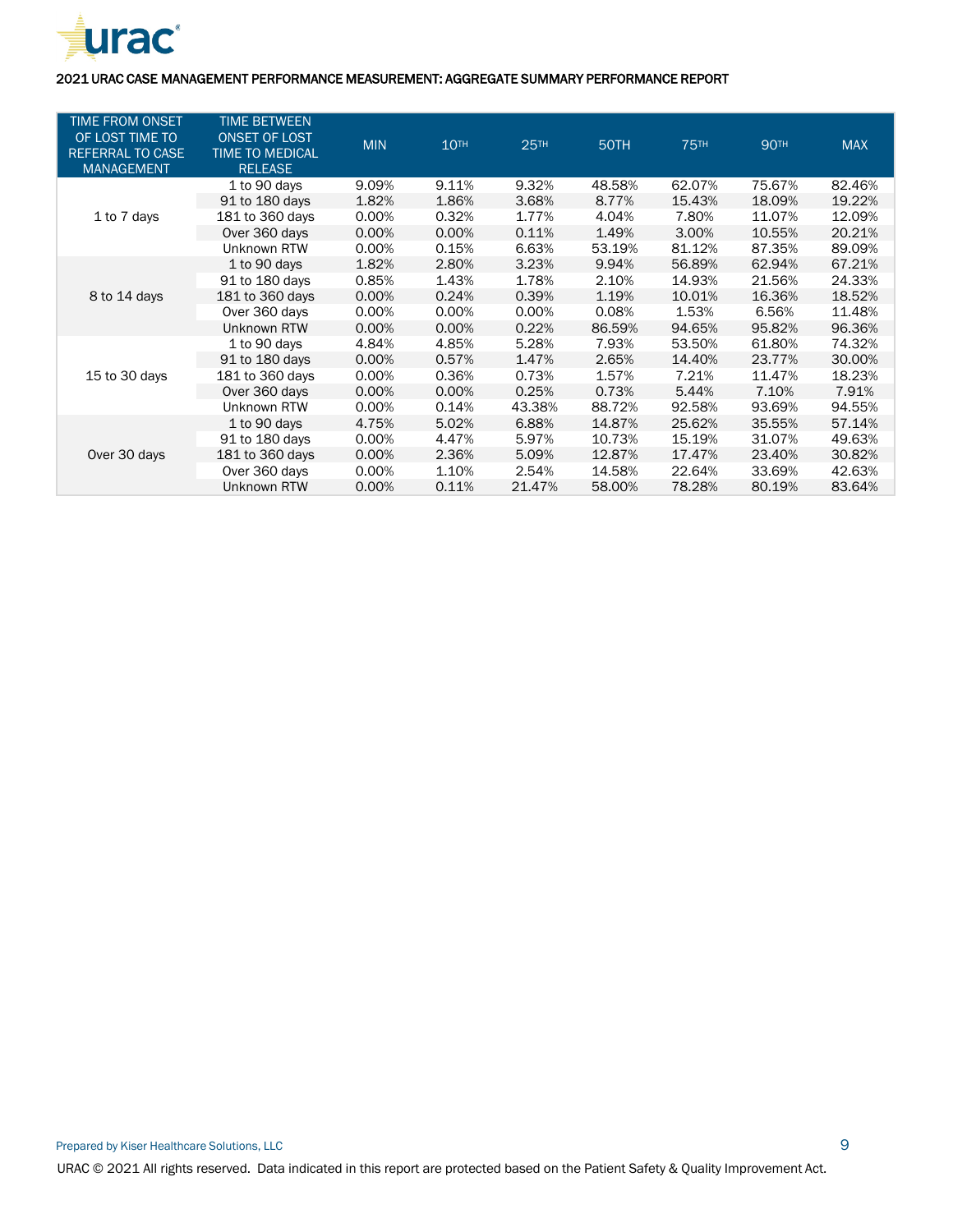

# <span id="page-11-0"></span>COMPLAINT RESPONSE TIMELINESS (CM2013-03)

# Measure Description

This measure has two parts and reporting is *mandatory* for both*.* Part A assesses the percentage of consumer complaints to the case management program to which the organization responded within the time frame that the program has established for complaint response. Part B assesses the average time, in business days, for complaint response. A lower rate represents better performance for Part B. Responses with a denominator of less than 30 complaints are included given ideal performance is fewer complaints.

## Complaint Tracking Summary

A total of 54 organizations submitted data for this measure. Although most of the reporting organizations have a system for tracking complaints (Figure 10), more than half the reporting organizations (n=34) do not have a system for prioritizing complaints (Figure 11). Only four organizations indicated they do not have a system to track response time (Figure 12). Of the 54 reporting organizations, including those that that had a denominator size of less than 30, 31.48% (n=17) reported No Complaints.



# Part A: Percentage of Complaints Responded to Within Program-Specified Timeframe

Of the 38 organizations that submitted valid data for this measure, 98.45% of complaints were addressed within the programspecified timeframe. Thirteen of those respondents indicated a goal response timeframe of 20 business days or greater, with one response of 60 days. Thirty-four of those respondents have denominators of less than 30.

### Part B: Average Time for Complaint Response

Overall, the performance of this measure is moderate in that the complaints received a response within 5 business days (1.42 days). Organizations reported an average response time goal of less than 15 business days. The most reported response time goal is 30 business days (Range: 1 to 60 business days).

| <b>MEASURE</b>                                                  | <b>TOTAL NUMERATOR</b> |        | <b>TOTAL DENOMINATOR</b> | AGGREGATE SUMMARY RATE |      | <b>MEAN</b> | <b>SUBMISSIONS</b> |
|-----------------------------------------------------------------|------------------------|--------|--------------------------|------------------------|------|-------------|--------------------|
| Part A: Complaint Response<br>Within Program Timeframe          | 446                    |        | 453                      | 98.45%                 |      | 97.60%      | 38                 |
| Part B: Aggregate Summary Time<br>for Complaint Response (Days) | 1.442                  |        | 551                      | 2.62                   |      | 3.40        | 37                 |
|                                                                 |                        |        |                          |                        |      |             |                    |
| <b>MEASURE</b>                                                  | <b>MIN</b>             | 10TH   | 25TH                     | 50TH                   | 75TH | 90TH        | <b>MAX</b>         |
| Part A: Complaint Response Within<br>Program Timeframe          | 57.14%                 | 98.80% | 100%                     | 100%                   | 100% | 100%        | 100%               |
| Part B: Aggregate Summary Time<br>for Complaint Response (Days) | 29.00                  | 8.33   | 3.25                     | 1.50                   | 1.00 | 0.68        | $\Omega$           |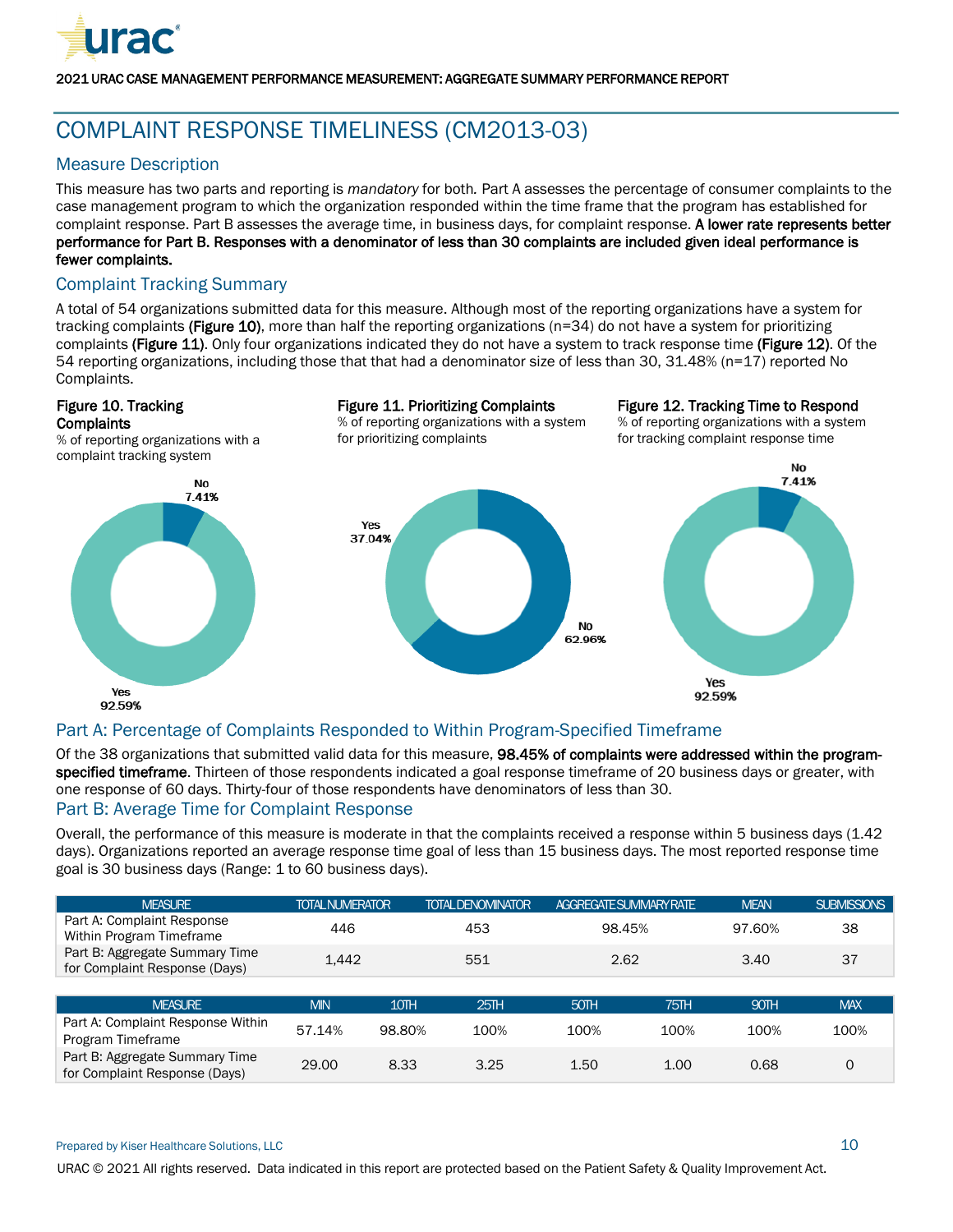

# <span id="page-12-0"></span>OVERALL CONSUMER SATISFACTION (CM2013-04)

# Measure Description

This *mandatory* measure reports the percentage of program participants who completed a consumer satisfaction survey and reported that they were "satisfied" overall with the case management plan during the measurement period. This measure excludes Disability and Workers Compensation populations.

# Consumer Satisfaction Survey Methodology

A total of 37 organizations submitted data for this measure and 15 organizations were removed from analysis due to a denominator of less than 30. Organizations reported that more than 10 case management program types were applicable to overall consumer satisfaction. At least half the organizations reported the use of a consumer satisfaction survey for all case management programs except for gerontology and "other"-defined programs (Figure 13).

For 2021 reporting, organizations were able to utilize consumer satisfaction surveys that were developed internally, externally, or a combination of an internal and external survey and were required to report survey methodology such as: survey administration method (e.g., mail, online, telephonic), the point scale used for calculating satisfaction, and the type of survey conducted (e.g., random sampling vs all cases). See Figures 14-16.

#### Figure 13. Program Types Applicable

% of reporting organizations applicable to program type



#### Figure 14. Development of Survey



Internally Developed Externally Developed Both Internally and **Externally** 

Note: Multiple responses accepted.



#### Figure 16. Consumer Survey Method



#### Prepared by Kiser Healthcare Solutions, LLC  $11$

URAC © 2021 All rights reserved. Data indicated in this report are protected based on the Patient Safety & Quality Improvement Act.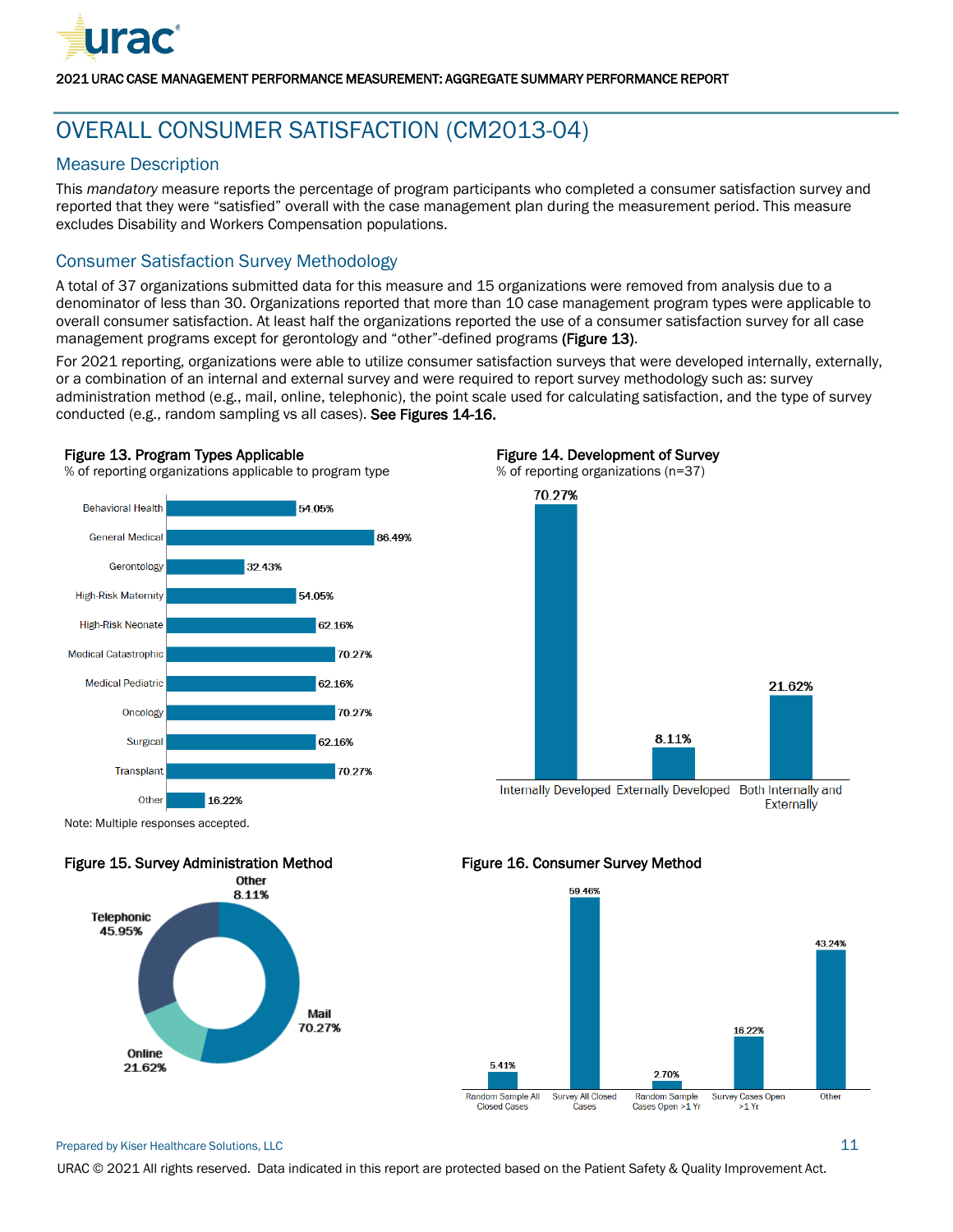

### Overall Consumer Satisfaction Survey Results

The overall consumer satisfaction survey response rate is 12.36%. Of the surveys returned, most reporting organizations had between 0-35% response rate, while seven organizations indicated a 95-100% response rate. The aggregate summary rate for overall consumer satisfaction was 96.33%.

| <b>MEASURE</b>                          | <b>TOTAL NUMERATOR</b> |        | <b>TOTAL DENOMINATOR</b> | <b>AGGREGATE SUMMARY RATE</b> |        | <b>MEAN</b> | <b>SUBMISSIONS</b> |
|-----------------------------------------|------------------------|--------|--------------------------|-------------------------------|--------|-------------|--------------------|
| <b>Overall Consumer</b><br>Satisfaction | 13.960                 |        | 14.492                   | 96.33%                        |        | 96.51%      | 22                 |
| Survey Response Rate                    | 11.903                 |        | 96.315                   | 12.36%                        |        | 39.91%      | 33                 |
|                                         |                        |        |                          |                               |        |             |                    |
| <b>MEASURE</b>                          | <b>MIN</b>             | 10TH   | 25TH                     | 50TH                          | 75TH   | 90TH        | <b>MAX</b>         |
| Overall Consumer<br>Satisfaction        | 86.60%                 | 92.73% | 94.35%                   | 97.06%                        | 99.45% | 100%        | 100%               |
| Survey Response Rate                    | 0%                     | 4.25%  | 10.00%                   | 25.71%                        | 88.07% | 100%        | 100%               |

[Remainder of Page Intentionally Left Blank]